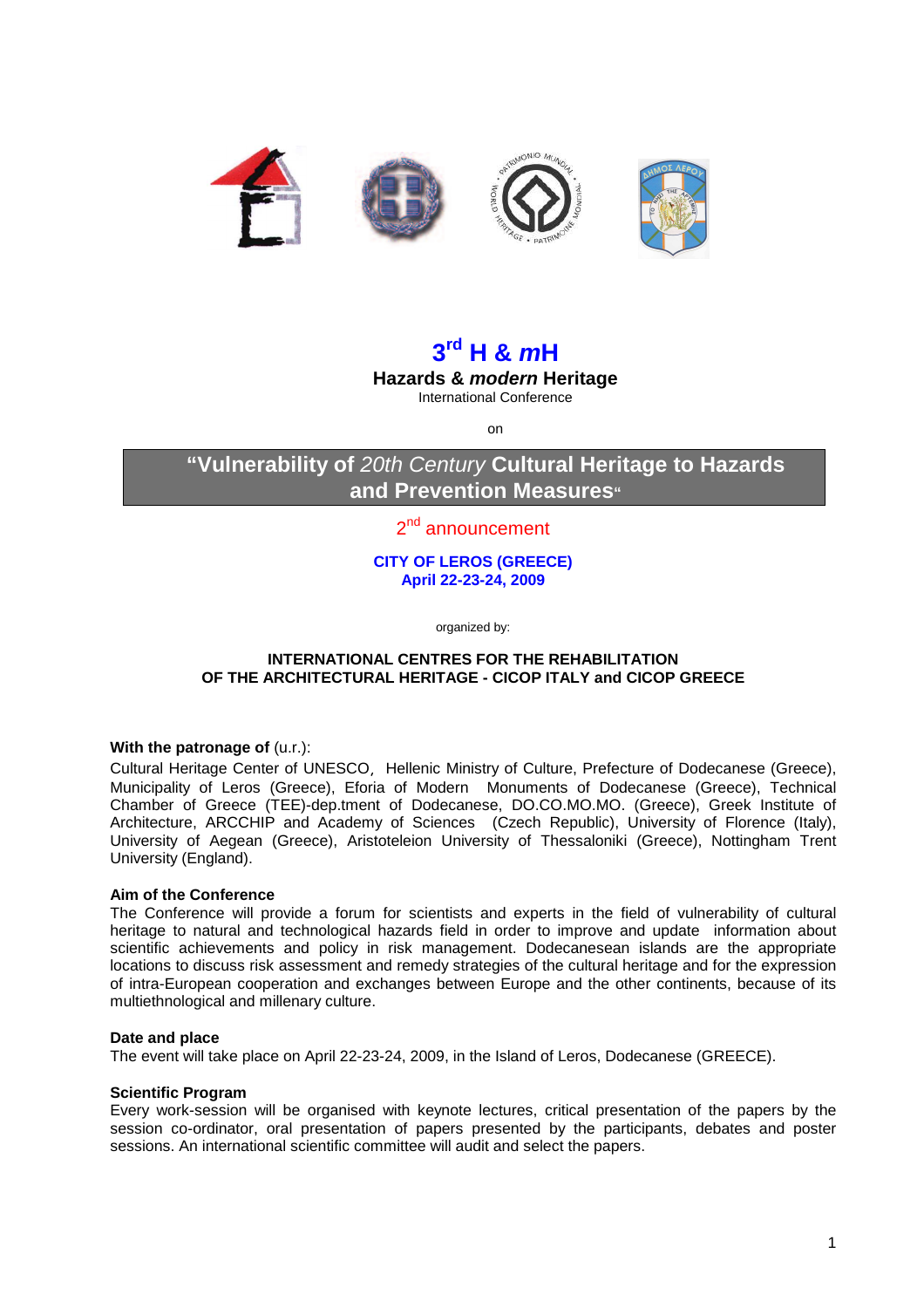# **Chairpersons**

Prof. Arch. N. Avramidou, Vice President of CICOP Federation Arch. Vanta Kyriakou President of CICOP-Hellas.

The **H&mH, LEROS'09** International Conference is based on papers of top specialists with the aim to elaborate state of the art conclusions and to clearly formulate the most up-to-date recommendations in the area.

# **The subjects will consider:**

- **I. Natural hazards**
- 1. Earthquake, Landslides, Fire, Floods, Winds, etc.
- 2. Weathering, Bio-deterioration, structural damage due to change in sub-soil conditions.
- 3. Case studies.
- 4. Prevention measures, remedy and proposals.

#### **II. Man made hazards**

- 5. Excessive or inappropriate use including mass tourism.
- 6. Conservation practice.
- 7. Inappropriate development.
- 8. Lack of a coherent heritage policy.
- 9. Unintended effects of social policies.
- 10. Air pollution.
- 11. Thefts, terrorism, war conflicts, arson, floods, etc..
- 12. Case studies.
- 13. Prevention measures, conservation and restoration remedy and proposals.

#### **III. Risk assessment and management**

- 14. Insurance.
- 15. Failure analysis.
- 16. Sustainable management of modern heritage.
- 17. Inventory and agreed methods at local level.
- 18. Risk management appraisal procedures and quality control.
- 19. Standard systems of recording the existence, condition and threats to cultural heritage of  $20<sup>th</sup>$ century.

# **IV. Remedial steps and interventions**

- 20. Repair and upgrading techniques: researches and applications.
- 21. Rettrofitting techniques for modern architectural heritage under seismic actions.
- 22. Policy and Management.
- 23. Strategies to preserve existing buildings.

# **V. Education**

- 24. Cultural Identity of modern urban spaces.
- 25. Knowledge of modern cultural heritage and sensitization/education/participation of the citizens to the protection activities.
- 26. Tourism and environment enhancement.
- 27. Cultural heritage as a possible risk generator including risks to visitors, accessibility for handicapped etc..

# **VI Underground and sub-marine Cultural heritage**

- 28. Fruiction and Maintenance of archeological heritage.
- 29. Settlement and Protection of archeological discovers and sites.

# **Special Sessions**

 The **Shared Architectural Heritage (**organized by Prof. Arch. Nina Avramidou, vice-President of CICOP-Federation for Europe) and Prof. Eng. Milos Drdacky (President of ARCCHIP, Director of Academy of Czech Republic.

 **Intangible Modern Cultural Heritage** (organized by Prof. Arch. Maria de Las Nieves Arias Incolla, University of Buenos Aires, Secretary of Buenos Aires Cultural Heritage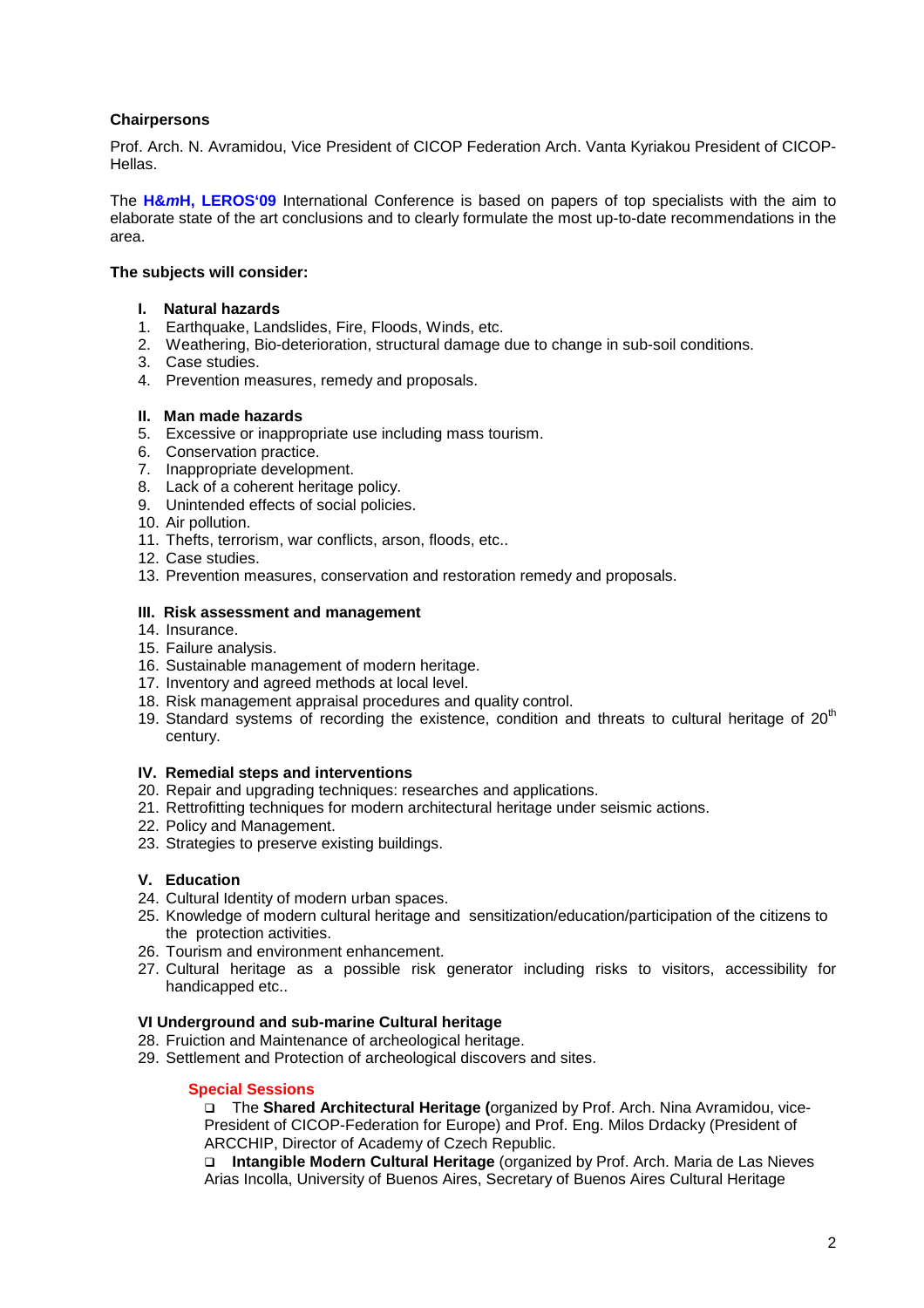Ministry and vice-President of CICOP-Federation for South America, Acrh. Vassiliki Kyriakou, President of CICOP-Greece, AUTH).

#### **Date and place of the Conference**

The Conference will be held on April 22-23-24, 2009, in the island of Leros, Greece, at Crithonis Paradise Hotel. The opening ceremony of the Congress will be take place in the Cinema / Theater (Armando Bernabiti ,1936-38) of Lakkì.

 In Lakki the buildings have simple but impressive facades, white curved walls and windows, a mix of art deco and Bauhaus, the so called internationalism or rationalim. The decorative and architectural elements of the International Style are all present in this small town, and the architectural composition acquires a new rational design method, which is evident both in the plans of individual buildings and urban spaces.



# **Conference Advisory Committee**

Prof. Arch. Nanij Arias Incolla (Secretary of Cultural Heritage and Tourism of Argentine, Vice President of CICOP Federation for South America, University of Buenos Aires), Prof. Arch. Miguel Angel Matràn (President of CICOP-Federation, University of Gran Canaria, Spain), Prof. Arch. Andreas Giakumakatos (AUTH, Greece), Prof. Eusebio Leal Spengler (President of CICOP-Cuba), Prof. Arch. Jorge Bozzano (President of CICOP-Argentine, University of Buenos Aires), Dr. Josè Tengarrinha (President of CICOP Portugal, University of Lisbone), Arch. J. Ortiz Lajous (President CICOP-Mexico, UNAM), Dr. M. Hart Robertson (President of CICOP- USA), Prof. Eng. Milos Drdacky (President of ARCCHIP, Director Academy of Sciences of Prague, Czech Republic), Eng. Mario Maio (CICOP-Italy), Prof. Eng. Causevic Amir (President CICOP-Bosnia, University of Sarajevo), Prof. Maria Cristina Schicchi (Pontifícia Universidade Católica de Campinas, Brasil), Prof. Pedro de Alcântara Bittencourt César (President CICOP- Brasil), Arch. Elena Chalkoutsaki (Institute of Hellenic Mills).

# **Exhibition and Activities**

**Stands.** There will be a space to host stands for technical literature, scientific instruments, products, and technologies for the rehabilitation, consolidation and maintenance. The stands will be available to any firm and organization, showing interest to the Conference secretariat before **March 20, 2009.** 

**Exhibitions.** Presentation of specific interventions will take place during the celebration of the Conference in exhibition spaces in the Leros Island area.

**Awards.** According to the previous CICOP congresses, a prize will be given to designers of great distinction operating in the cultural heritage conservation and restoration field. Other awards will pertain to the planning work or to the significance of the architectonic values of young designers who are going to work in this field.

**Technical tours** and **post conference** tours will be organised all around Leros and other Dodecanese Islands.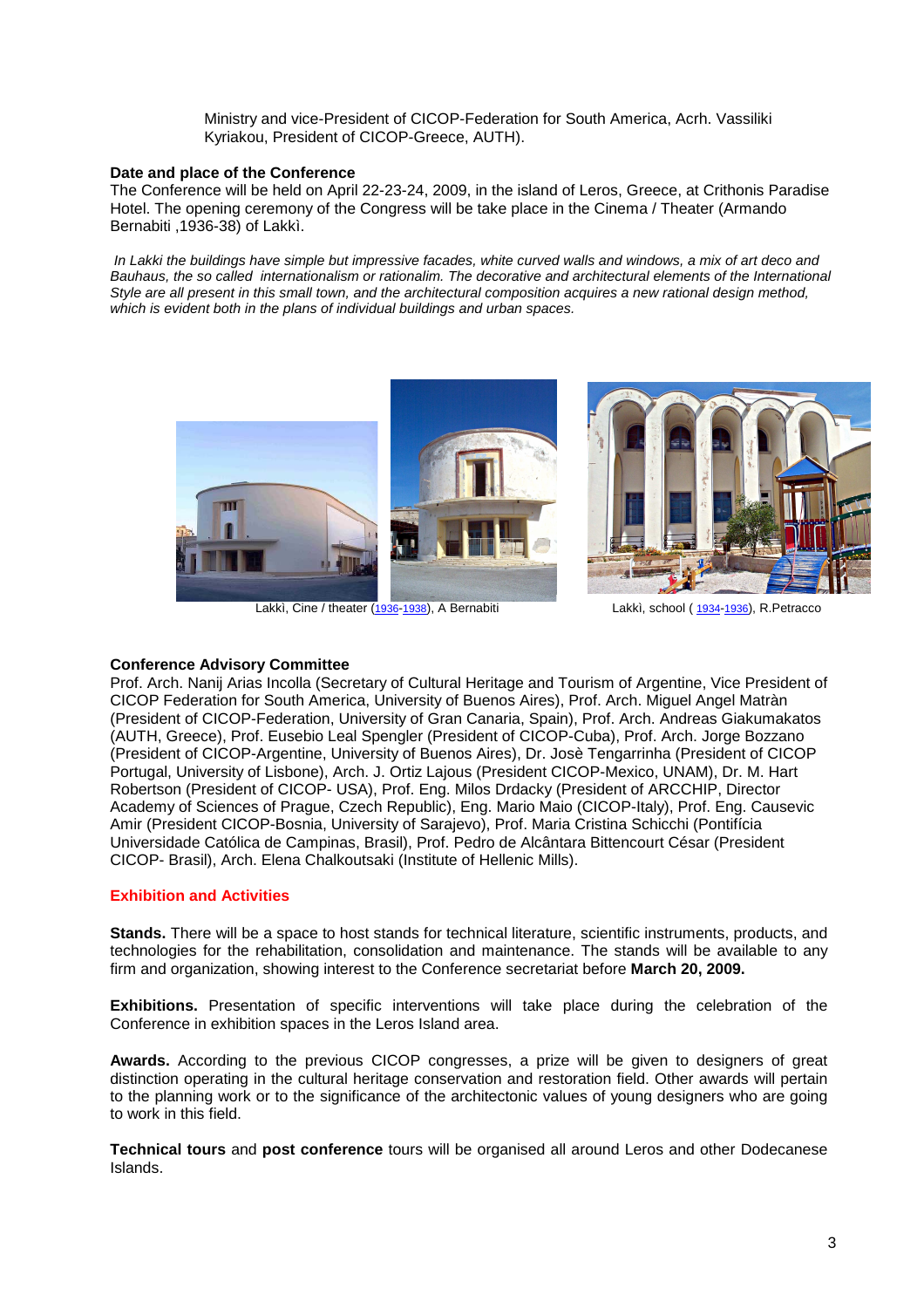#### **Call for Papers**

Deadline for the abstracts: February 28, 2009. Papers accepted for this conference should be written in English, or Greek, with a maximum of 8 pages in length-typed, single-spaced, included figures and tables. The original and a copy should be sent by e-mail, or ordinary mail (floppy disc or CD-ROMs), to the Conference Secretariat Organizers, not later than **March 25, 2009.** Body text: times 11 pt.

Scientific reports will be presented at the Conference should be written in English or Greek, up to 8 pages, single space between lines (single-spaced, length-typed) including diagrams, photographs and tables. The font should be Times New Roman and size of letters 11. The original and one copy will be sent by e-mail or regular mail (floppy disc or CD-ROMs) to the secretariat of the conference, not later than March 25, 2009.

#### **Official Languages**

English, Greek.

#### **Proceedings**

Papers presented at the Conference, will published in the proceedings of the **3rd H&mH, LEROS09** International Conference. A copy of the proceedings will be distributed to all participants.

#### **Additional Information**

Information regarding registration and accommodations, technical exhibits, social events, technical tours and other issues will be included in subsequent announcement which will be regularly provided on web site:

**www.cicop.it** 



The 3rd H&mH Conference is a pre-congress activity of the **XI th International Congress of CICOP Federation**  that will be held in Thessaloniki, Greece (2012)

**Organising Secretariat :** 



**CICOP Secretariat:** LEROS09@teemail.gr Fax: (+39) 0763 610241 (IT) Tel: (+30) 6947668163 (GR) (+39) 347 6714 074 (IT)

Local Secretariat: Prof. Xristodoulos Kokkonis, Katerina Reber, ristos Karpathakis, Tel. (+30) 210 9515851, R.M. (+30) 6944323591 or (+30) 6947154042

All participants are kindly advised to pre-register before the Meeting. Registration must be made via email to the CICOP Secretariat.

#### **REGISTRATION FEES**

|                                   | Before Februay 30, 2009       | After Februay 30, 2009                |  |
|-----------------------------------|-------------------------------|---------------------------------------|--|
| <b>Full Registration</b>          | 225 €                         | 250€<br>$(225 \in$ for CICOP Members) |  |
|                                   | $(200 \in$ for CICOP Members) |                                       |  |
| <b>Student Registration</b>       | 50€                           | $60 \in$                              |  |
| <b>Accompanying Person</b>        | 50€                           | 60€                                   |  |
| <b>REGISTRATION FEES include:</b> |                               |                                       |  |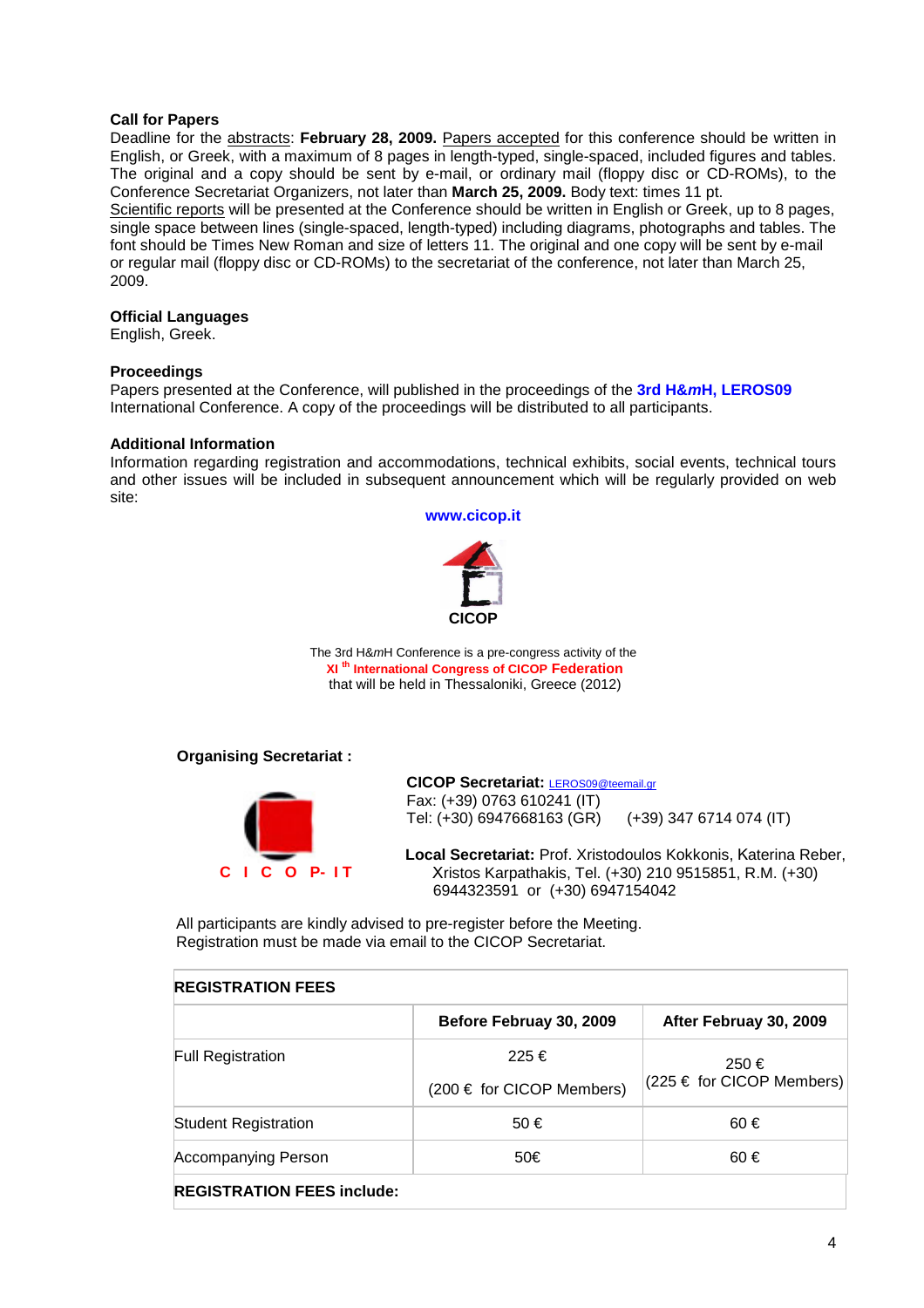|                         | <b>Full and Student</b> | Acc. Person | Daily Visitor |
|-------------------------|-------------------------|-------------|---------------|
| Scientific Sessions     | Yes                     | Yes         | <b>Yes</b>    |
| Proceeding              | Yes                     | No          | No.           |
| Lunches (April, 22-24)  | <b>No</b>               | No          | No.           |
| Coffee Breaks           | No.                     | No.         | No.           |
| <b>Welcome Cocktail</b> | Yes                     | Yes         | No.           |
| Congress Kit            | Yes                     | <b>No</b>   | No.           |
| Acc. Persons' Programme | No.                     | No.         | No.           |

**Cancellation and Refund Policy \***Accepted only in writing form to the Congress Secretariat

Cancellation can only be made in writing form sent to the Organising Secretariat.

ICRAITRRTV0

If for reasons beyond the control of the Organisers the Meeting is cancelled, the registration fees will be refunded following deduction of unavoidable expenses.

No refund will be given in case of no-show, late arrival, unused services, unattended events or early termination of attendance.

All refunds will be processed after the Meeting.

Your registration is transferable to a colleague.

#### **Methods of Payment**

Registration is only valid upon the receipt of payment. The total cost of registration fees must be sent in Euro. The payment can be made via:

| Bank draft payable to:                | A copy of the receipt must be send to the Organising Secretariat |
|---------------------------------------|------------------------------------------------------------------|
| Credit UMBRIA<br>Tel: +39.0763.340589 | Bank transfer, as follows:                                       |
|                                       | IBAN IT 61 L07075 25701 000000900224 SWIFT (BIC)                 |
| Fax: +39.0763.342522                  | ICDAITDDTVA                                                      |

The name of the participant must be clearly indicated on the bank payment. Please note that Credit UMBRIA will not accept bank charges; bank charges are at the sender's expense.

A registration certificate will be forwarded to the participant after the Organising Secretariat has accepted the registration form and confirmed receipt of the registration fee. On the day of the Meeting this certificate should be presented at the Registration Desk. No advance or pro-forma invoice will be made.

#### **Cancellations**

(accepted only in writing to the CICOP Secretariat)

One week before the Congress, it is provided full refund of registration fee with deduction of 15% per person, for organizational costs. No refunds after that date will be given, despite all that, a series of the Conference Proceedings will be send to you, or otherwise, you may indicate a delegate (please advise the name of replacement) without any additional charge.

**Important:** All payments must be made in Euro. Please observe that the organizers can not accept any reductions for bank charges associated with the transfer.

All transfers must be marked with "**3 rd H&mH** Conference" and the full name of the delegate.

### **Hotel accomodation:**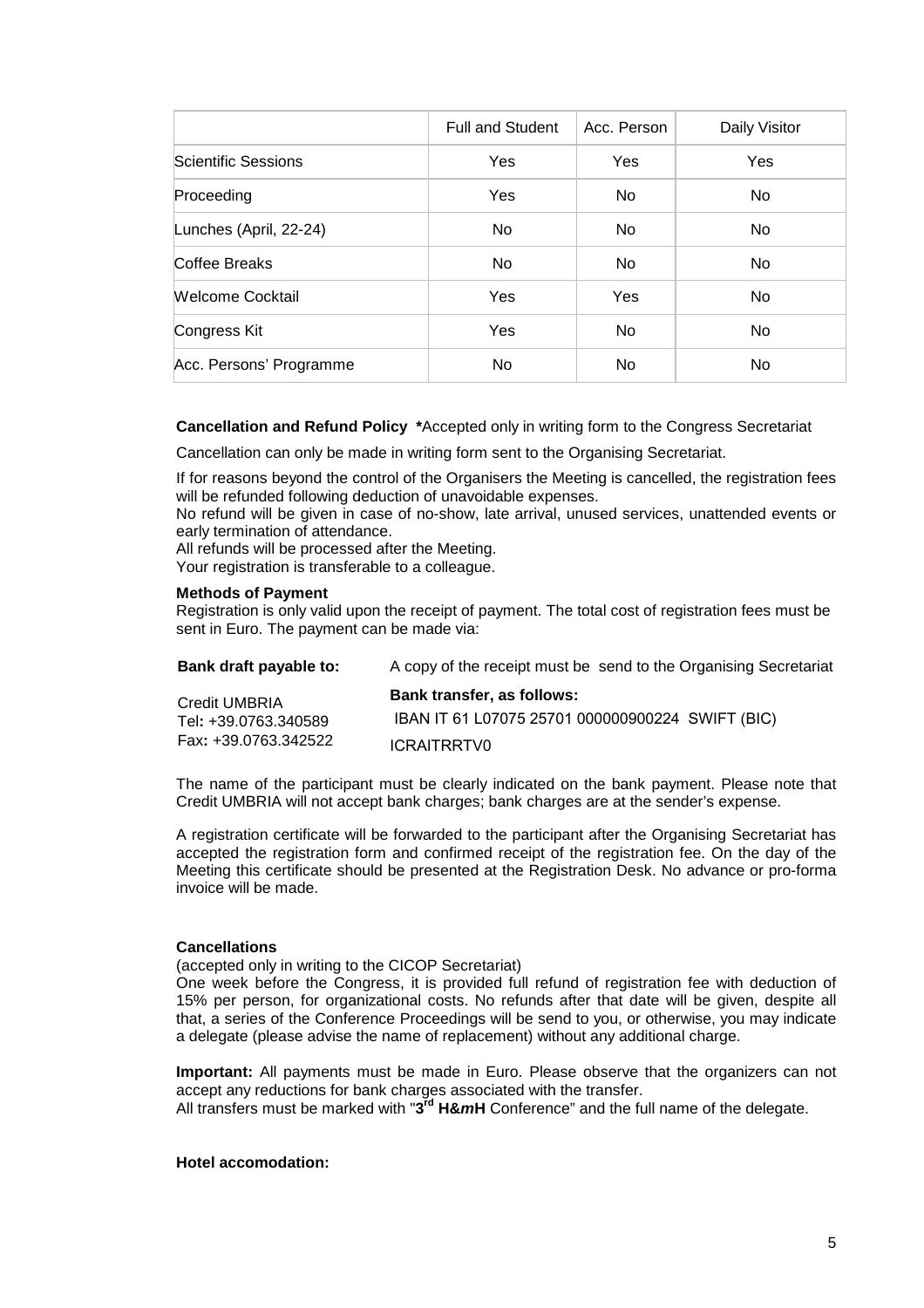We remind you that, since the dates of the meeting coincide with the high season period in Greece, the Orthodox Easter, **the availability of rooms might be limited and can not be guaranteed after March 01 st, 2009 and therefore we advise you to book well in advance.** 

**OFFICIAL PRICES** for **3 rd H&mH** Congress Participants

 $SINGLE: 60.00 \in /p$ .

DOUBLE: 75,00 € / p.

TRIPLE:  $95,00 \le p$ .

**Hotel Reservations** should be made directly to Hotel Officer Mrs Anna Asvestà, tel: (+30) 2247 0 25120 Fax: (+30) 2247 0 24680 e-mail: cparadise@hol.gr



#### **Social Programme**

Gala Dinner "Kindly Offered - By the Municipality of Leros: For all delegates and accompanying persons

Traditional dances exibition will be kindly offered by Artemis Association

Accompanying persons: optional programme Pre-Post Congress Tours / Daily Tours **GALA DINNER** 

Leros daily tours: price 25 €

Day Excursion to Patmos island with tour to Monastery: price 55 €

More details about social programme will be given with the final announcement "**3 rd H&mH** Conference"

See also: www.cicop.it

Posters will be collected at the registration desk. Organising Committee will put them up in April 22, 2009.

#### **Poster Exhibition**

| April 22, 2009 | :12.00 - 20.00   |
|----------------|------------------|
| April 23, 2009 | $:08.00 - 20.00$ |
| April 24, 2009 | $:08.00 - 18.00$ |

#### **Poster Presentation and Discussion**

Unless there will be a huge number (more than 100) all posters will be put up from the first day up to the last day of meeting. However, there will be special sessions for poster presentations and one of the author is requested to present by their posters during this time. The space available for posters will be 120 cm high x 90 cm wide (PORTRAIT)

Double-sided Scotch tape will be provided.

Display boards will be numbered.

No-audio-visual equipment will be made available for the poster presentation.

**For oral presentations** PowerPoint computer projection will be provided. For all poster presentations authors must produce a poster to be attached to poster boards of the following dimensions: 120 cm high x 90 cm wide.

The Programme Committee reserves the right of final decisions regarding the form of presentation.